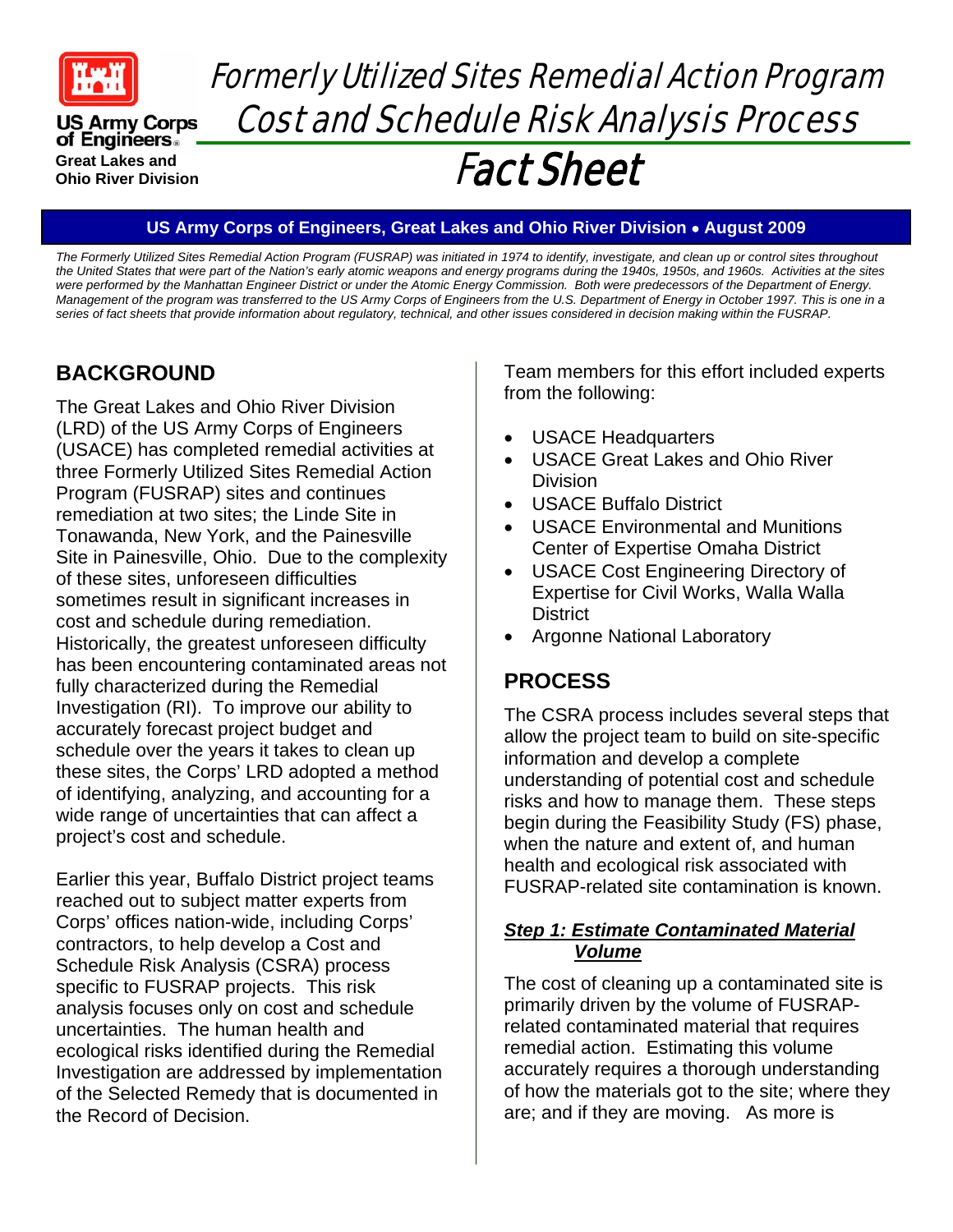learned about the site during Remedial Action, the actual volume of FUSRAP-related material often exceeds the original volume estimate. This increases cost and causes schedule delays. With the help of Argonne National Laboratory, the Corps has incorporated the use of a geostatistical method of estimating how much material is contaminated and will require remedial action. This method uses not only laboratory data from samples taken from the site, but also incorporates data from historical aerial photos and information learned from community members and others who have specific site knowledge. This estimating method gives a range of potential volumes and a percent confidence level associated with values in the range. The higher the confidence level associated with a certain contaminated soil volume, the more likely the actual volume found will be below the volume estimate.

#### *Step 2: Base Cost and Schedule Estimate*

During the Feasibility Study (FS), a base estimate of the cost and duration required to clean up the site will be developed for each of the remedial alternatives undergoing detailed analysis, using software and techniques accepted as the industry standard.

#### *Step 3: Risk Register*

The project risk register is a table of all known and suspected uncertainties related to cost and schedule for cleaning up a site. The human health and ecological risks identified during the Remedial Investigation are addressed by implementation of the Selected Remedy that is documented in the Record of Decision. This register is compiled by the project team and each risk is discussed and assigned a qualitative likelihood and cost and schedule impact (high, medium, or low). Current risk registers include thirteen risk categories and between 60 and 90 individual cost and schedule risks. Each of these risks is evaluated by the project team to determine the probability of the project being affected by any one risk, and how much project cost and schedule will be impacted. Once input from

the team has been included, the risk register goes through a second team review to ensure that each risk has been fully considered. For the sites listed below, the project uncertainty causing the greatest impact to cost and schedule has been the increase in volume of FUSRAP-related contaminated material.

#### *Step 4: Cost and Schedule Risk Analysis*

The results of steps one through three then serve as the basis of a statistical analysis that incorporates all of the risks. This mathematical evaluation determines how individual risks, and combinations of risks, can change the project cost and schedule. This risk analysis is applied to the base cost and schedule estimates, resulting in a range of contingency costs. These contingency amounts are added to the base cost and schedule estimates and are each associated with a confidence level. The higher the estimated cost and duration, the less likely the actual cost and schedule duration will exceed the estimate.

#### *Step 5: Annual Updates*

This process is refined each year to account for the greater knowledge obtained about the sites. The cost estimate, schedule, and risk register are revised with new and current information, and the cost and schedule risk analysis is re-run to provide the most current range of contingencies for each project. As our site knowledge increases, this annual analysis will progressively decrease the range of cost uncertainty.

### **CSRA PROJECTS AND RESULTS**

The process described above was applied to the FUSRAP sites listed below and resulted in the ranges of cost-to-complete estimates shown on the next page. Cost-to-complete estimates include all costs associated with the management and implementation of the project. The low cost represents the 5% confidence level in the cost-to-complete estimate and the high cost represents the 99% confidence level in the cost-to-complete